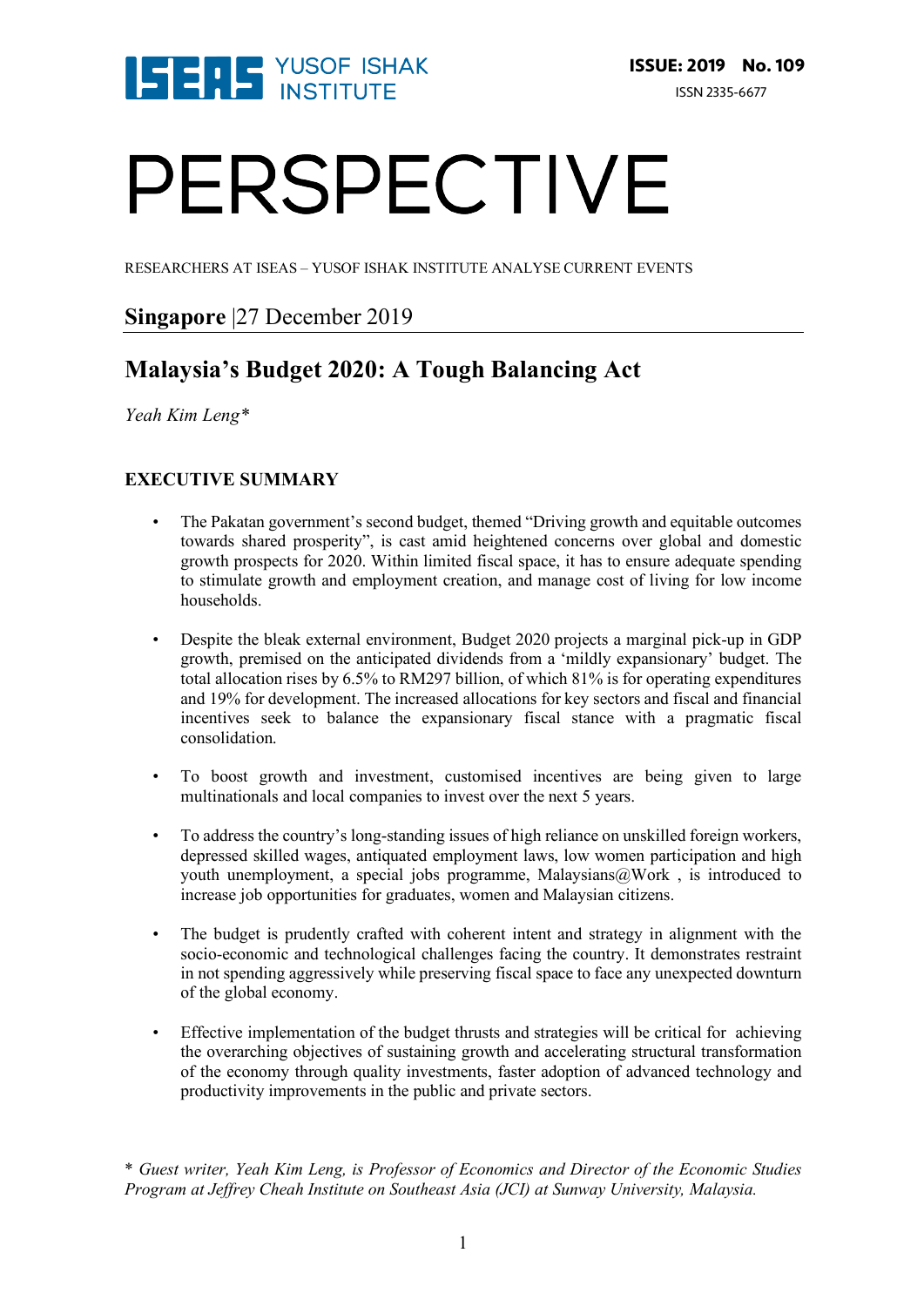

#### **INTRODUCTION**

Malaysia's new government under Pakatan Harapan (Coalition of Hope) has unveiled its second budget since it won the May 2018 general election. Its first budget for 2019 navigated the trillion ringgit debts left by the previous government's financial scandals, the gaping fiscal hole caused by huge tax refunds owed by the previous administration, and the scrapping of the unpopular Goods and Services Tax (GST) as promised in its election manifesto.

Tabled in Parliament on 11 October 2019, its second budget had to contend with a slowing global economy and an economic landscape fraught with uncertainties wrought by the US-China trade war, Brexit and other geo-political as well as recession risks in 2020. Domestically, Prime Minister Mahathir Mohamad recently launched the Shared Prosperity Vision 2030 that will succeed his unfulfilled Vision 2020.

This article focuses on the extent to which Budget 2020, in balancing the need for an expansionary budget and belt tightening to ensure fiscal sustainability, can be a catalyst for the country's new Shared Prosperity Vision 2030, and sustain the growth momentum while effecting the necessary transformation into a digital economy and helping the low and middle income groups cope with depressed wages and high cost of living.

#### **ECONOMIC SETTING AND FISCAL LANDSCAPE**

While the new government's budget for 2019 was formulated with the expectation of a more challenging environment, its 2020 budget faces an even more uncertain setting. The further deterioration of the external environment anticipated by budget officials was premised on the pronounced global trade slowdown and downward revisions in global growth for both 2019 and 2020 amid uncertainty over US-China trade talks. Adding to this was the extension of Britain's exit with or without a deal from the European Union to early 2020. More critically, a decelerating global economy marked by weakening growth in both the advanced and developing economies as well as an uptick in recession risk in the US have led to heightened concerns over growth prospects for 2020.

Despite the less sanguine external environment, Budget 2020 anticipates a marginal pickup in growth to 4.8% in 2020 from an estimated 4.7% in 2019 (Table 1). While it appears to be optimistic when compared to market consensus forecasts that range between 4.3% and 4.6%, the projected growth likely imputes the anticipated positive impact from a 'mildly expansionary' budget.

A key reason for the budget to be considered 'expansionary' is the increase in the total allocation to RM297 billion, a 6.5% rise over the previous year if the tax refund of RM37 billion spent in 2019 is excluded (Table 1). The other reasons underpinning an expansionary budget are the higher allocations for the key ministries or sectors and the slew of fiscal incentives to stimulate growth. In addition, the government kept its promise of no new major taxes such as a wealth tax or capital gains tax. A technical analysis of the stimulus or fiscal impulse adjusted for business cycle effects however shows that it is less contractionary than the previous budget. While this appears to contradict the expansionary budget characterised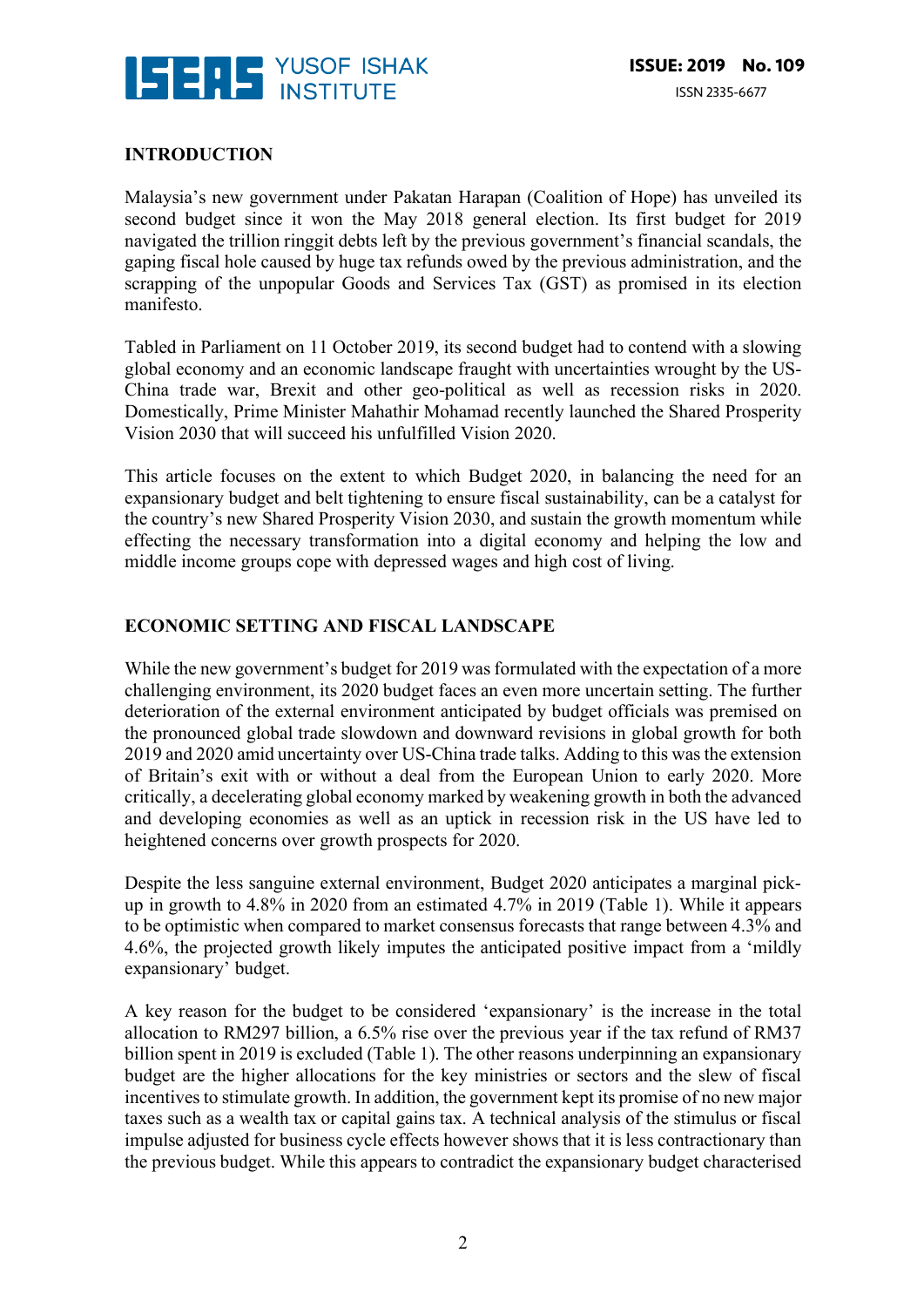

earlier, it supports the analysis that the higher government spending is not overly expansionary.

Another notable feature of the 2020 budget is the uptick in the share of development allocation, which had been on a downtrend in recent years. Development expenditure constitutes 19% (RM56 billion) of the 2020 budget, compared to an average of 17% over the last 5 years (2015-2019). By contrast, the annual development expenditure averaged 27% of total government spending in the 1990s and 2000s.

| <b>Item</b>                                   | Value (RM bn) |         |               |                          | Annual change (%) |               | Share of GDP $(\% )$ |               |
|-----------------------------------------------|---------------|---------|---------------|--------------------------|-------------------|---------------|----------------------|---------------|
|                                               |               | 2018    | <b>Budget</b> | <b>Budget</b>            | <b>Budget</b>     | <b>Budget</b> | <b>Budget</b>        | <b>Budget</b> |
|                                               |               |         | 2019          | 2020                     | 2019              | 2020          | 2019                 | 2020          |
| Revenue                                       |               | 232.9   | 263.3         | 244.5                    | 13.1%             | $-7.1%$       | 17.4%                | 15.2%         |
| Direct tax                                    |               | 130.0   | 135.6         | 142.7                    | 4.3%              | $5.2\%$       | 8.9%                 | $8.9\%$       |
| Indirect tax                                  |               | 44.0    | 44.4          | 47.2                     | 0.8%              | 6.3%          | 2.9%                 | 2.9%          |
| Non-tax revenue                               |               | 58.8    | 53.3          | 54.6                     | $-9.4\%$          | 2.4%          | 3.5%                 | $3.4\%$       |
| PETRONAS special dividend                     |               |         | 30.0          |                          |                   |               | 2.0%                 |               |
| <b>Operating Expenditure</b>                  |               | 231.0   | 262.3         | 241.0                    | 13.6%             | $-8.1%$       | 17.3%                | 15.0%         |
| Includes transfers to tax refund funds        |               |         | 37.0          | $\overline{\phantom{a}}$ |                   |               | 2.4%                 |               |
| <b>Current Balance</b>                        |               | 1.9     | 1.0           | 3.5                      | $-48.0\%$         | 250.0%        | 0.1%                 | $0.2\%$       |
| Development Expenditure                       |               | 56.1    | 53.7          | 56.0                     | $-4.3%$           | 4.3%          | 3.5%                 | 3.5%          |
| Less: Loan Recovery                           |               | 0.8     | 0.9           | 0.8                      |                   |               |                      |               |
| Overall Balance                               | ₹             | $-53.4$ | $-51.8$       | $-51.7$                  | $-3.0\%$          | $-0.2%$       | $-3.4%$              | $-3.2\%$      |
| % GDP                                         |               | $-3.7%$ | $-3.4%$       | $-3.2%$                  |                   |               |                      |               |
| Total (exclude transfers to tax refund funds) | ₹             | 286.3   | 279.0         | 297.0                    | $-2.5%$           | 6.5%          | 18.4%                | 18.5%         |
| Key forecasts and assumptions                 |               |         |               |                          |                   |               |                      |               |
| Gross Domestic Product (GDP)                  |               |         |               |                          |                   |               |                      |               |
| Current prices                                |               | 1,446.9 | 1,517.5       | 1,607.9                  | 4.9%              | $6.0\%$       |                      |               |
| Constant prices (2015)                        |               | 1361.5  | 1424.9        | 1493.8                   | 4.7%              | 4.8%          |                      |               |
| Consumer price index (CPI)                    |               | 120.7   | 121.8         | 124.2                    | $0.9\%$           | $2.0\%$       |                      |               |
| Unemployment ('000)                           |               | 511.1   | 514.0         | 523.8                    | 0.6%              | 1.9%          | 3.3%                 | 3.3%          |
| Current account balance                       |               | 30.6    | 43.4          | 29.0                     | 41.9%             | $-33.3%$      | 2.9%                 | 1.8%          |
| Global GDP growth (IMF)                       |               |         |               |                          | $3.0\%$           | 3.4%          |                      |               |
| Brent crude oil price (USD per barrel)        |               | 71.2    | 63.0          | 62.0                     | $-11.5%$          | $-1.6%$       |                      |               |

#### **Table 1. Budget 2020 Summary, Key Forecasts and Assumptions**

*Source: Compiled from 2020 Budget Speech, Economic Outlook 2020 and Fiscal Outlook and Federal Government Revenue Estimates, Ministry of Finance, Malaysia*

Despite the economy bucking the moderating growth trend in most advanced and developing countries in 2019 with second quarter year-on-year GDP growth rising to 4.7% from 4.5% for the first quarter, there was mounting concern over the knock-on effects of the deteriorating performance of the global economy. The International Monetary Fund marked down global economic growth, in October 2019 projecting 3.0% for the year 2019, compared to 3.7% forecast a year ago. Moreover, the Malaysia central bank in a pre-emptive move cut its overnight policy rate by 25 basis points to 3.00% in May 2019, taking cognisance of the increasing downside risks as the US-China trade war took a toll on the global economy.

Having successfully navigated a potential sovereign credit rating downgrade over its fiscal slippage in its 2019 Budget, the government is likely able to meet the 3.4% fiscal deficit as budgeted for the year despite the huge tax refunds and lower revenue (estimated at RM20 billion) arising from the reversion to the Sales and Service Tax (SST) system from the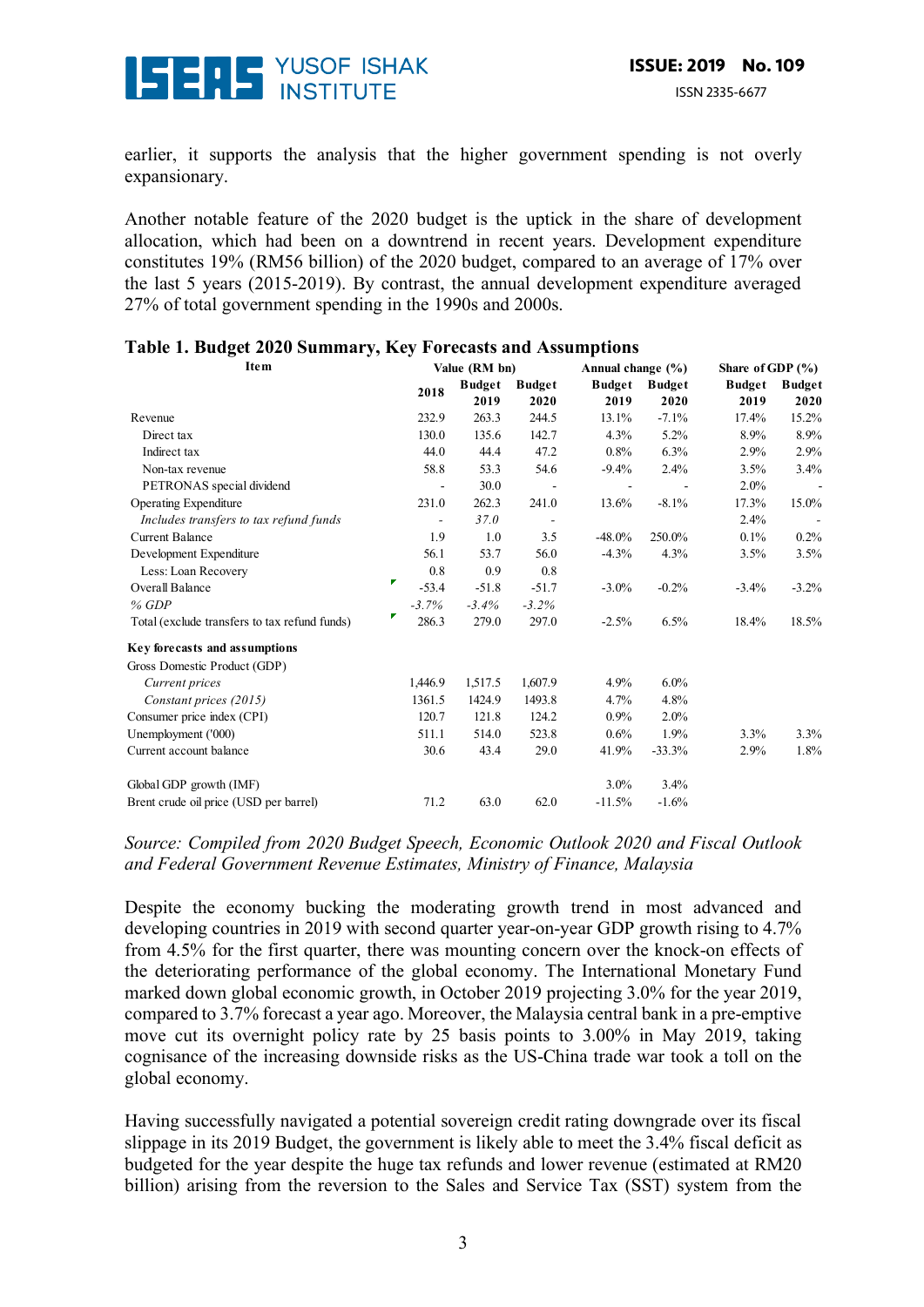

consumption-based Goods and Services Tax (GST) system. For Budget 2020, the government's flexibility to craft a larger counter-cyclical budget is therefore constrained.

It therefore has to navigate a tight fiscal space while lending sufficient support to the economy so that desired economic growth and employment creation can be sustained. Importantly, the new administration has to meet high public expectations stemming from its election manifesto that it will bring down the cost of living, abolish tolls, institute targeted fuel subsidies, provide more affordable housing and healthcare, and increase income and jobs.

While a much higher level of spending is needed to meet these demands, the government has balanced these demands against the fiscal constraints by opting for a more gradual pace of fiscal consolidation. It struck a middle ground by relaxing the earlier fiscal deficit target of 3.0% for 2020 to 3.2% and not exceeding the 3.4% deficit target that it will likely achieve in 2019.

#### **BUDGET THRUSTS AND HIGHLIGHTS**

Centred on the theme "Driving growth and equitable outcomes towards shared prosperity", the budget contains 4 thrusts and 15 strategies. The 4 thrusts revolve around, firstly, boosting growth in the new economy and digital era; secondly, strengthening employment and human capital; thirdly, creating a united, inclusive and equitable, and finally, revitalising public institutions and finance.

Not surprisingly, as a counter-cyclical response, the first thrust is aimed at driving growth with emphasis on digitalisation and Industry 4.0 activities. It encompasses 4 strategies aimed appropriately at boosting investment, accelerating digital transformation, improving access to financing, and enhancing resilience through diversification of economic activities. To boost investment, the measures to be rolled out include investment facilitation through the setting up of a National Investment Committee, provision of customised incentives, and reviewing the investment incentives regime with the aim of making Malaysia the preferred investment destination.

#### *Addressing Weak Private Investment to Boost Growth*

Of concern to economists and policy makers in achieving a more balanced and sustainable growth is the 2.1% year-on-year decline in gross fixed capital investment in the first half of 2019. Its share to GDP at 24% remains low compared to the 30% average for upper middle income countries. To boost investment, a novel pitch is made to multinational companies, especially Fortune 500 companies and global unicorns in high technology sectors, to invest in the country. Special focus is being given to expedite the approval process and strategic investments of at least RM5 billion each in return for customised incentives amounting to RM1 billion allocation a year over the next 5 years. Likewise, large local companies will be provided with an incentive package of similar size and duration to grow their products and services internationally. These incentive packages, including the 10-year income tax exemption for electronic and electrical industries investing into knowledge-based services, extension of reinvestment tax allowance, and accelerated capital and automation allowances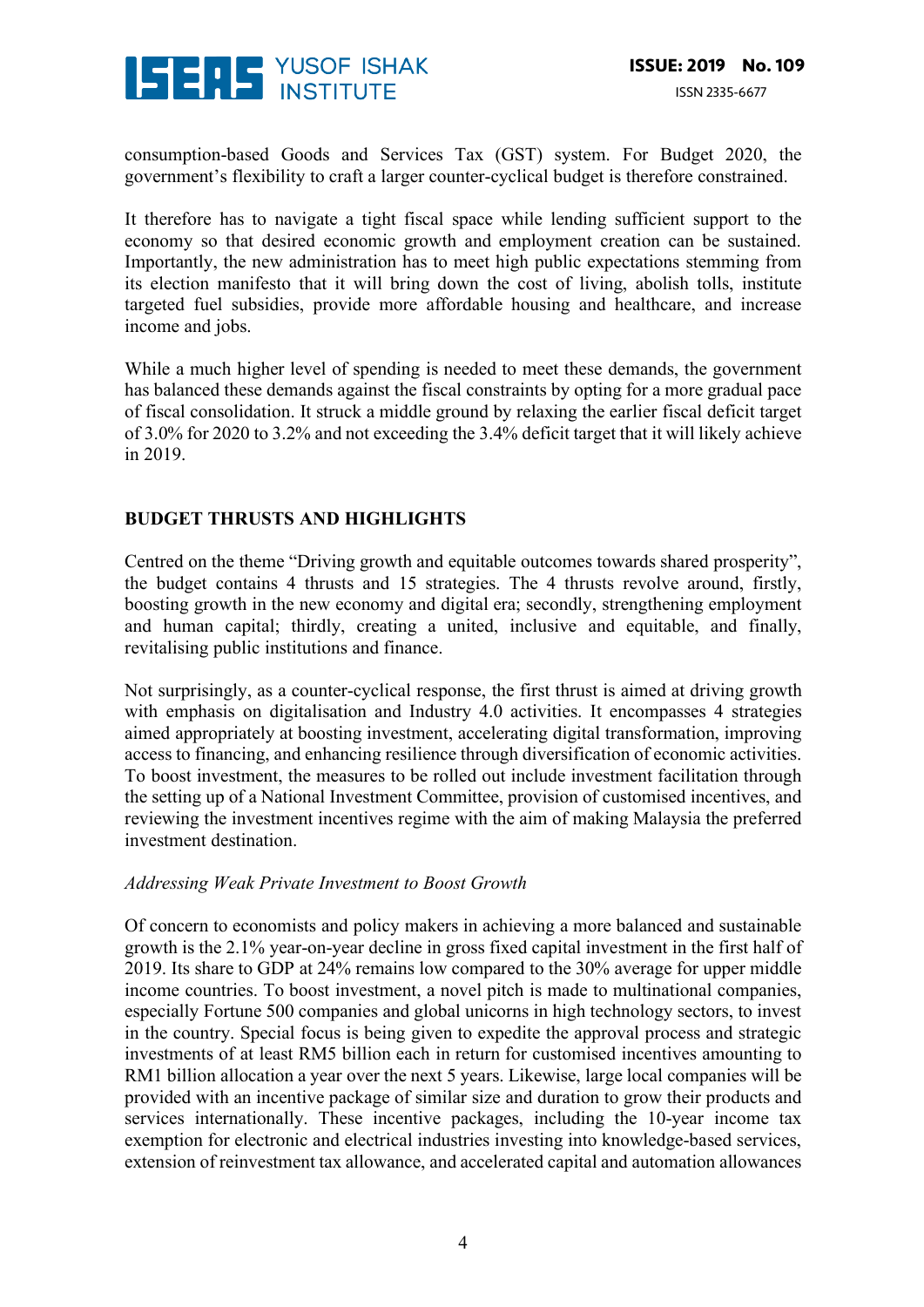

are likely to attract renewed interest among local and foreign firms in light of the potential trade and investment diversion arising from a protracted US-China trade war.

It is noted that besides undertaking an overdue review of the investment regulatory framework involving the Promotion of Investments Act 1986, Special Incentive Package and incentives under the Income Tax Act 1967, the investment thrust is more concerted in the 2020 Budget in that it focuses not solely on the provision of fiscal and financial incentives but also the operating environment especially the features related to the ease of doing business, a level-playing field and low regulatory burden. Nevertheless, it is noted that the foreign equity restrictions prevailing in the services sector and which account for the relatively high FDI restrictiveness in Malaysia based on the OECD FDI restrictiveness index, were not addressed. Critically, the ability of the country to absorb more local and foreign investment will depend on effective implementation of the investment facilitation measures. These include the establishment of the National Investment Committee, <sup>1</sup> the 'Special Channel' to attract Chinese investors, <sup>2</sup> post-approval investment realisation, and measures to improve ease of doing business.

The second growth-enhancing strategy focuses on accelerating the digital economy with funds, grants and special incentives being provided to expand high speed digital infrastructures (RM21.6 billion National Fiberisation and Connectivity Plan), developing 5G ecosystem and future technologies such as blockchain and artificial intelligence, and growing local champions in digital content such as eGames and animation, and building digital companies and technopreneurs through matching grants for digital adoption and automation. To accelerate the shift to a cashless society, another innovative measure is the gifting of one-off RM30 digital stimulus to qualified Malaysians aged 18 and above with annual income of less than RM100,000 through e-wallets. Incurring an allocation of up to RM450 million, the measure is aimed at exposing more Malaysians to the use of e-wallets and hopefully, spark continuing interest with the convenience and flexibility provided by ewallets.

The third and fourth strategies to boost growth involve improving access to financing for businesses and strengthening economic diversity by emphasizing green growth and energy, agricultural growth, increasing R&D in government and academia, and leveraging on Visit Malaysia 2020 by expanding promotion campaigns and targeted incentives for the arts and tourism sector.

#### *Malaysians@work and Nurturing IR4.0-Ready Human Capital*

The budget's second thrust contains innovative strategies to address the country's long standing issue of high reliance on unskilled foreign workers, depressed skilled wages, antiquated employment laws, low women participation and high youth unemployment.

In addition to updating the Employment Act 1955, a special jobs programme, Malaysians $@$ Work will be introduced to equalise hiring cost and increase job opportunities for graduates, women and local Malaysians. For the first time, a monthly wage incentive of RM350 or RM500 depending on the sector are being offered for a duration of two years to local workers recruited to replace foreign workers. Employers meanwhile will receive RM250 monthly for each Malaysian worker hired. It is a creative approach to equalise hiring cost between local and foreign employees. A similar but varying amount of wage and hiring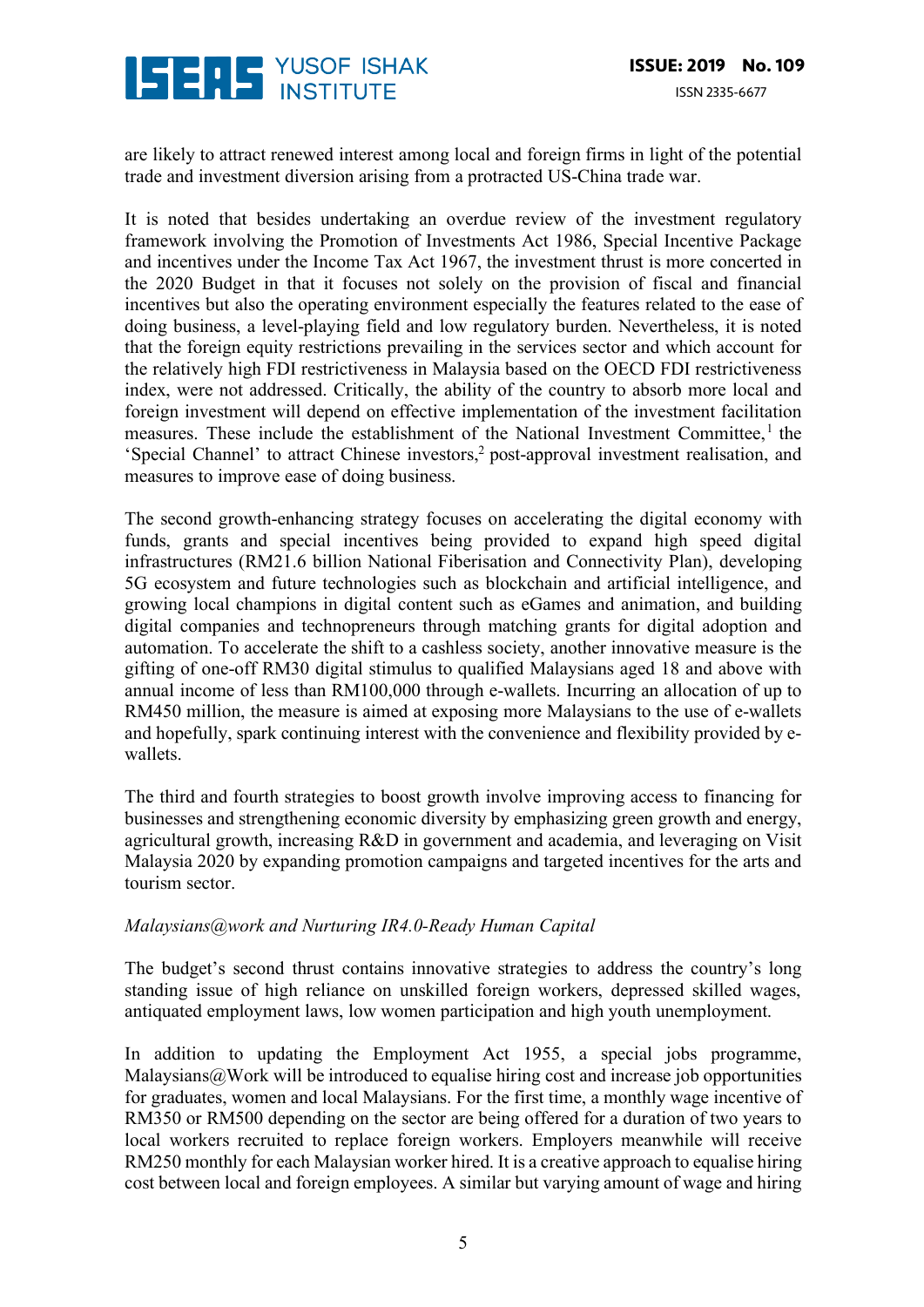

incentives is also provided to spur employment of local graduates, women who have stopped work, and student interns.

While it is difficult to gauge the efficacy of the fiscal incentives, including the raising of the minimum monthly wage from RM1,100 to RM1,200 in major cities, to address the structural issues facing the labour market, the short-term measures can facilitate the gradual shift in the structure of the economy toward higher value economic activities, which in turn is dependent on the quality and quantity of investment and the availability of skills and trained manpower.

Given the skill-constrained economy, investing in human capital development is paramount. Towards this end, the government continues to prioritise education and training with a bigger year-on-year increase of 5.1% in the 2020 allocation compared to the previous year's 3.0% rise. Its share of the total budget however showed a slight decline from 21.9% in 2019 to 20.4% largely due to sizeable "other expenditures' that include debt service charges and transfer payments which consumed 36.1% of the total budget in 2020 compared to 28.2% in 2019 (Table 2).

Besides raising allocation, the government continues to support the mainstreaming of technical and vocational education and training (TVET). The budgetary measures include the provision of matching grants for customised courses with industries, allowing Employees Provident Fund withdrawals to take professional certification related to Industrial Revolution 4.0 and creating pathways for TVET holders to pursue degrees through the Malaysia Technical University Network.

| л.                                     |               |       |       |                   |         |         |                        |       |       |  |
|----------------------------------------|---------------|-------|-------|-------------------|---------|---------|------------------------|-------|-------|--|
| <b>Sector</b>                          | Value (RM bn) |       |       | Annual change (%) |         |         | Share of total $(\% )$ |       |       |  |
|                                        | 2018          | 2019r | 2020B | 2018              | 2019r   | 2020B   | 2018                   | 2019r | 2020B |  |
| <b>ECONOMIC</b>                        | 50.2          | 44.2  | 48.1  | 22.2              | $-11.9$ | 8.7     | 17.5                   | 14.0  | 16.2  |  |
| Agriculture and rural development      | 6.8           | 5.3   | 6.5   | 0.8               | $-20.9$ | 22.4    | 2.4                    | 1.7   | 2.2   |  |
| Public utilities                       | 2.6           | 2.9   | 4.6   | 0.5               | 12.5    | 60.0    | 0.9                    | 0.9   | 1.6   |  |
| Trade and industry                     | 5.2           | 5.9   | 6.0   | $-25.0$           | 13.4    | 2.1     | 1.8                    | 1.9   | 2.0   |  |
| Transport                              | 20.5          | 17.0  | 18.4  | 23.4              | $-16.9$ | 8.1     | 7.1                    | 5.4   | 6.2   |  |
| Communications                         | 0.2           | 0.2   | 0.4   | $-26.1$           | 11.6    | 141.0   | 0.1                    | 0.1   | 0.1   |  |
| Environment                            | 1.7           | 2.1   | 1.9   | $-19.7$           | 19.5    | $-10.1$ | 0.6                    | 0.7   | 0.6   |  |
| Others                                 | 13.3          | 10.8  | 10.2  | 126.1             | $-18.6$ | $-5.9$  | 4.6                    | 3.4   | 3.4   |  |
| <b>SOCIAL</b>                          | 103.8         | 107.8 | 112.7 | 4.0               | 3.8     | 4.5     | 36.2                   | 34.1  | 37.9  |  |
| Education and training                 | 62.7          | 64.6  | 67.9  | 3.6               | 3.0     | 5.1     | 21.9                   | 20.4  | 22.9  |  |
| Health                                 | 28.2          | 29.5  | 31.0  | 10.5              | 4.6     | 5.2     | 9.8                    | 9.3   | 10.5  |  |
| Housing                                | 1.3           | 1.8   | 1.5   | $-13.5$           | 41.0    | $-18.5$ | 0.5                    | 0.6   | 0.5   |  |
| Others                                 | 11.6          | 11.9  | 12.2  | $-5.5$            | 2.3     | 3.2     | 4.0                    | 3.8   | 4.1   |  |
| <b>SECURITY</b>                        | 32.2          | 30.2  | 33.6  | 2.6               | $-6.0$  | 11.2    | 11.2                   | 9.6   | 11.3  |  |
| Defence                                | 19.5          | 13.7  | 15.7  | 22.2              | $-29.9$ | 14.3    | 6.8                    | 4.3   | 5.3   |  |
| Internal security                      | 12.6          | 16.5  | 17.9  | $-17.8$           | 30.9    | 8.7     | 4.4                    | 5.2   | 6.0   |  |
| <b>GENERAL ADMINISTRATION</b>          | 19.8          | 19.7  | 22.3  | 32.0              | $-0.4$  | 13.0    | 6.9                    | 6.2   | 7.5   |  |
| <b>OTHER EXPENDITURES</b> <sup>2</sup> | 81.1          | 114.0 | 80.4  | 7.6               | 40.6    | $-29.5$ | 28.2                   | 36.1  | 27.1  |  |
| TOTAL                                  | 287.1         | 316.0 | 297.0 | 9.3               | 10.1    | $-6.0$  | 100.0                  | 100.0 | 100.0 |  |

#### **Table 2. Actual Expenditure and Budget Allocation by Sector**

*r - revised budget; B - Budget 2020*

*1 Includes general services, refund and reimbursement and foreign affairs services.*

*2 Includes debt service charges and transfer payments.*

*Source: Compiled from Fiscal Outlook and Federal Government Revenue Estimates 2020, Ministry of Finance, Malaysia*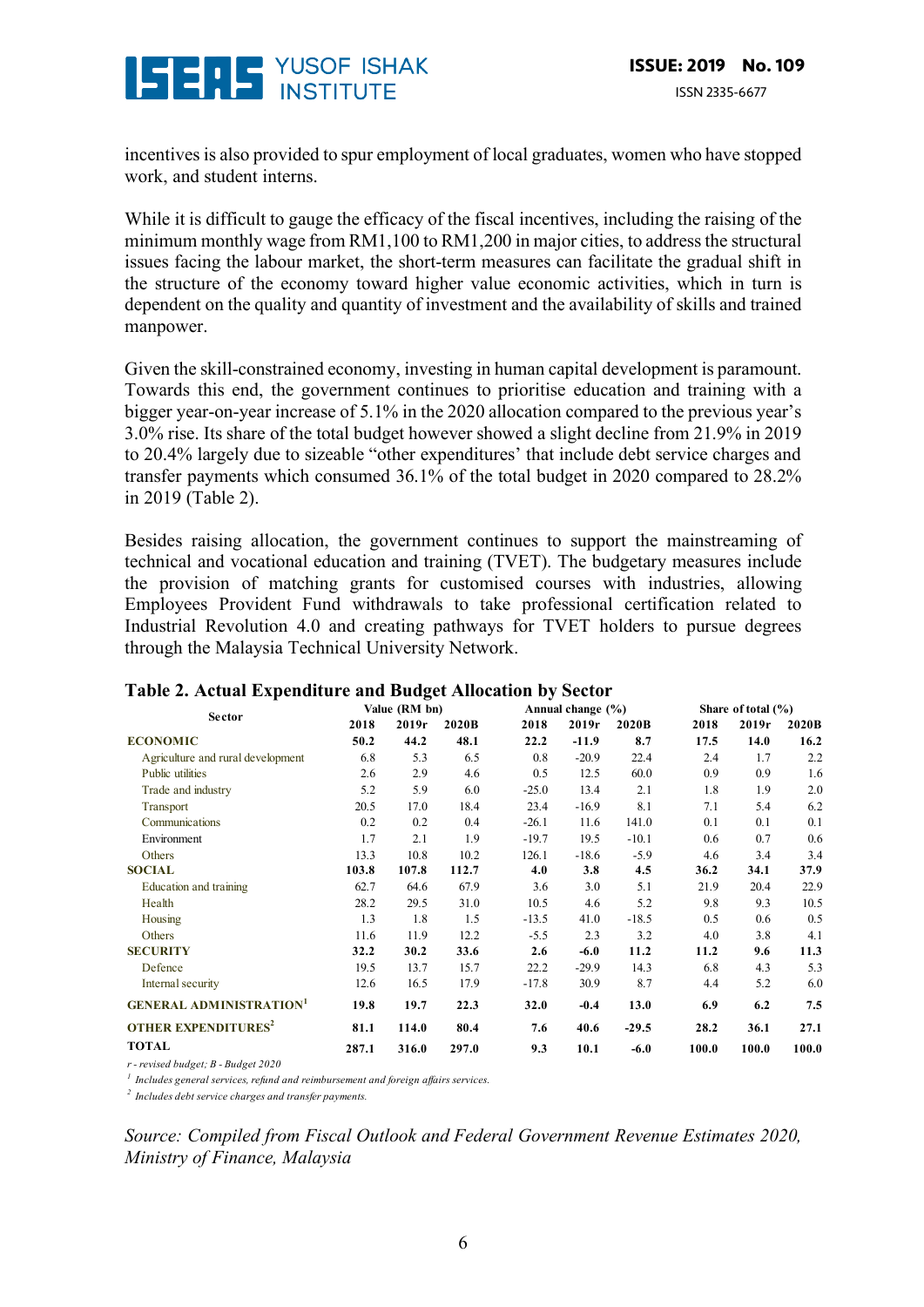

Thus far, the sustained high allocation for education is not commensurate with the expected outcomes, particularly in producing graduates in the STEM (science, technology, engineering and mathematics) fields. It is observed that easier access to job opportunities and high salaries in the technical profession are making TVET an attractive option for the young Malaysians. Additionally, graduates especially from industry-supported skills training centres are able to meet industry needs, thereby alleviating the growing graduate unemployment problem facing the country.

#### *Head Start to Shared Prosperity Vision 2030*

The third budget thrust to create a united, inclusive and equitable society encapsulates the Shared Prosperity Vision 2030 (SPV2030) that was launched a week before the budget was unveiled. It continues the unfulfilled Vision 2020 of attaining developed nation status with a broadly similar agenda of restructuring the economy, addressing inequalities and building a united and prosperous nation.

The inclusive development strategy under this thrust revolves around narrowing the ruralurban divide through higher rural development spending on roads, electricity and water and a sizeable increase in allocation for Sabah and Sarawak. To address the rising cost of living, the income support for B40 (Bottom 40%) households is further enhanced with the number of recipients projected to increase from 3.9 million to 5.0 million and total subsidies raised from RM22.3 billion to RM24.2 billion or about 1.4% of the estimated GDP. The other inclusive development strategies are centred on supporting social enterprises and community development, upholding Islam and furthering the Bumiputera agenda.

The other strategies to create a united and inclusive society focus on enhancing health services that included the expansion of MySalam health insurance scheme for hospitalisation and critical illnesses covering 4.3 million individuals and PEKA B40 or noncommunicable disease (NCD) screenings and early interventions benefit for 100,000 individuals in the B40 category. Other activities being promoted to foster national unity and equitable growth are sports and environmental sustainability where allocations to finance specific projects and programmes are provided in the budget.

Transportation and housing are the other two major needs being addressed in furtherance of the Shared Prosperity Vision. The former includes the introduction of a targeted fuel subsidy system in Peninsular Malaysia where a subsidy of 30 cents per litre of fuel subject to a maximum of 100 litres a month will be provided to eligible recipients. Another 'consumerfriendly' measure is the proposed 18% reduction in highway toll that seeks to partially fulfil the government's campaign promise to abolish toll.

On the affordable housing issue, the budget lends further support to the Rent-to-Own scheme with a RM10 billion fund where the government provides 30% guarantee. Not left out are developers who, facing an over-supplied market for medium to high end properties, will benefit from the proposal to lower the price ceiling for foreign purchasers from RM1 million to RM600,000. Following public outcry from consumer groups, the ceiling is now subject to variation by the various state governments depending on local supply and demand conditions.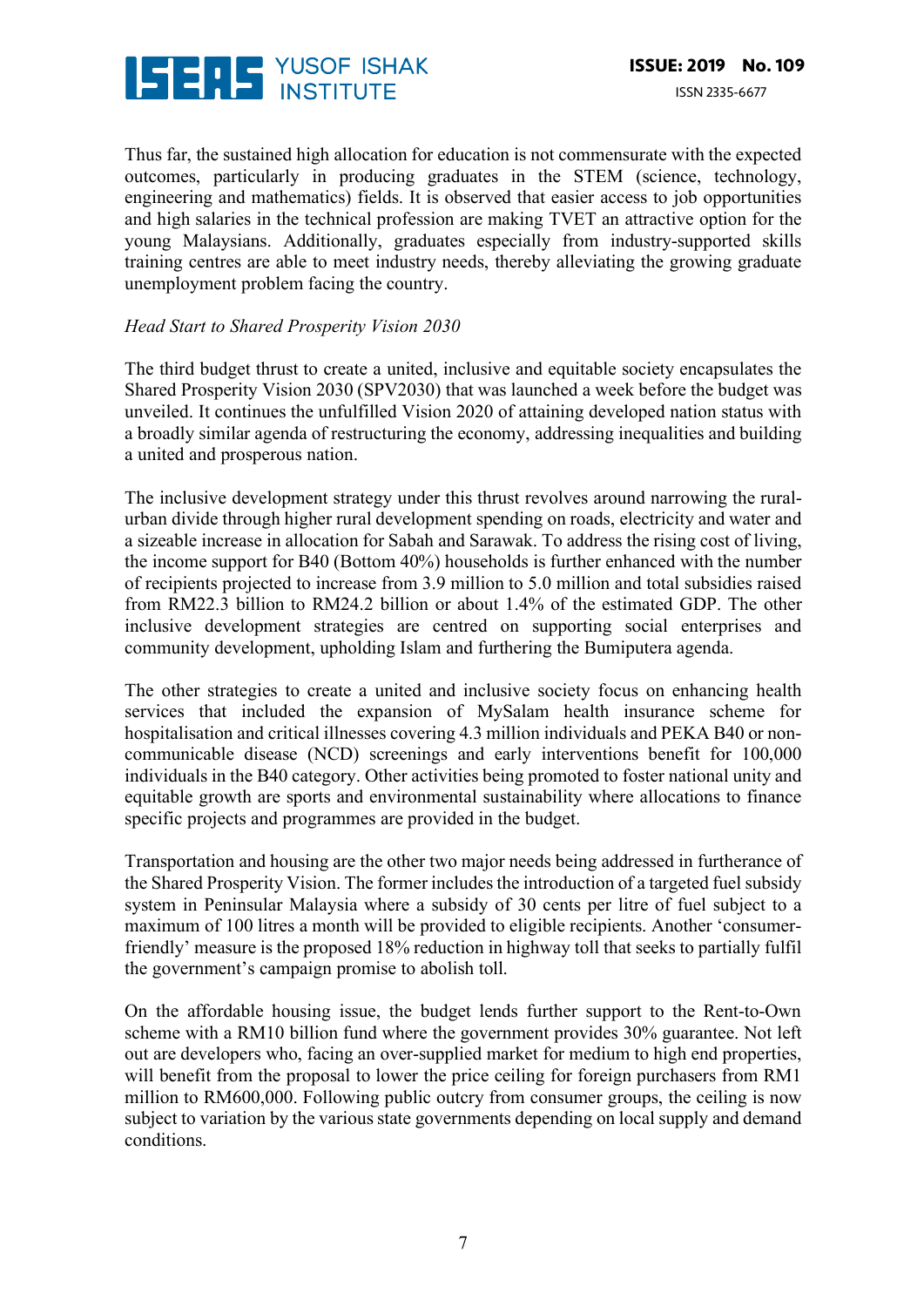

 

#### *Revitalising Public Institutions and Finances*

The fourth and final thrust is a follow-through from the previous budget's focus on restoring integrity, transparency and accountability in public finance and fiscal management. To reassure investors of its commitment to fiscal sustainability, the government reiterated its gradual approach to fiscal consolidation where it aims to lower gradually its fiscal deficit from 3.2% of GDP in 2020 to 2.8% in the medium term. It also announced the implementation of a Tax Identification Number by 2021 to enhance further the tax collection system.

The final strategy aimed at strengthening governance and integrity reiterates the implementation of the National Anti-Corruption Plan and establishment of the Independent Police Complaints and Misconduct Commission (IPCMC) as well as the creation of the Malaysian Ombudsman to replace the Bureau of Public Complaints. All these progressive measures augur well for enhancing the quality of the country's key institutions which had not received due attention under the previous administration, although there are some concerns regarding the scope and effectiveness of some reforms.

#### **HOW WELL DOES THE BUDGET MEET EXPECTATIONS?**

In conclusion, the second budget of the new government has been crafted in a comprehensive, compact and structured manner. It shows coherence in intent and strategy as well as alignment with the socio-economic and technological challenges facing the economy. It demonstrates restraint in not spending aggressively despite justifiable grounds of a weakening global economy and increasing downside risks in 2020. Given the uncertainty environment going into 2020, it is prudent to preserve as much fiscal space as possible so that the government can face any sudden downturn of the global economy with greater fiscal power.

Notwithstanding the fluidity of the external environment, effective execution and implementation of the budget thrusts and strategies remain the key to achieving the overarching objectives of not only sustaining or achieving a higher level of growth but to effect the structural transformation of the economy through high quality investment and a faster pace of technology adoption and productivity improvements, both in the government and the private sector.

<sup>&</sup>lt;sup>1</sup> Since the Guidelines of the Foreign Investment Committee (FIC), which governed foreign equity limits in the country, was removed in 2009, such limits are now determined by sectoral regulators. Although the removal of the guidelines allows greater flexibility for foreign participation in certain key sectors, the National Investment Committee announced in Budget 2020 is aimed at facilitating investment approvals, including the foreign equity limits, especially for the large investments targeted under the budgetary measures for 2020 and beyond.